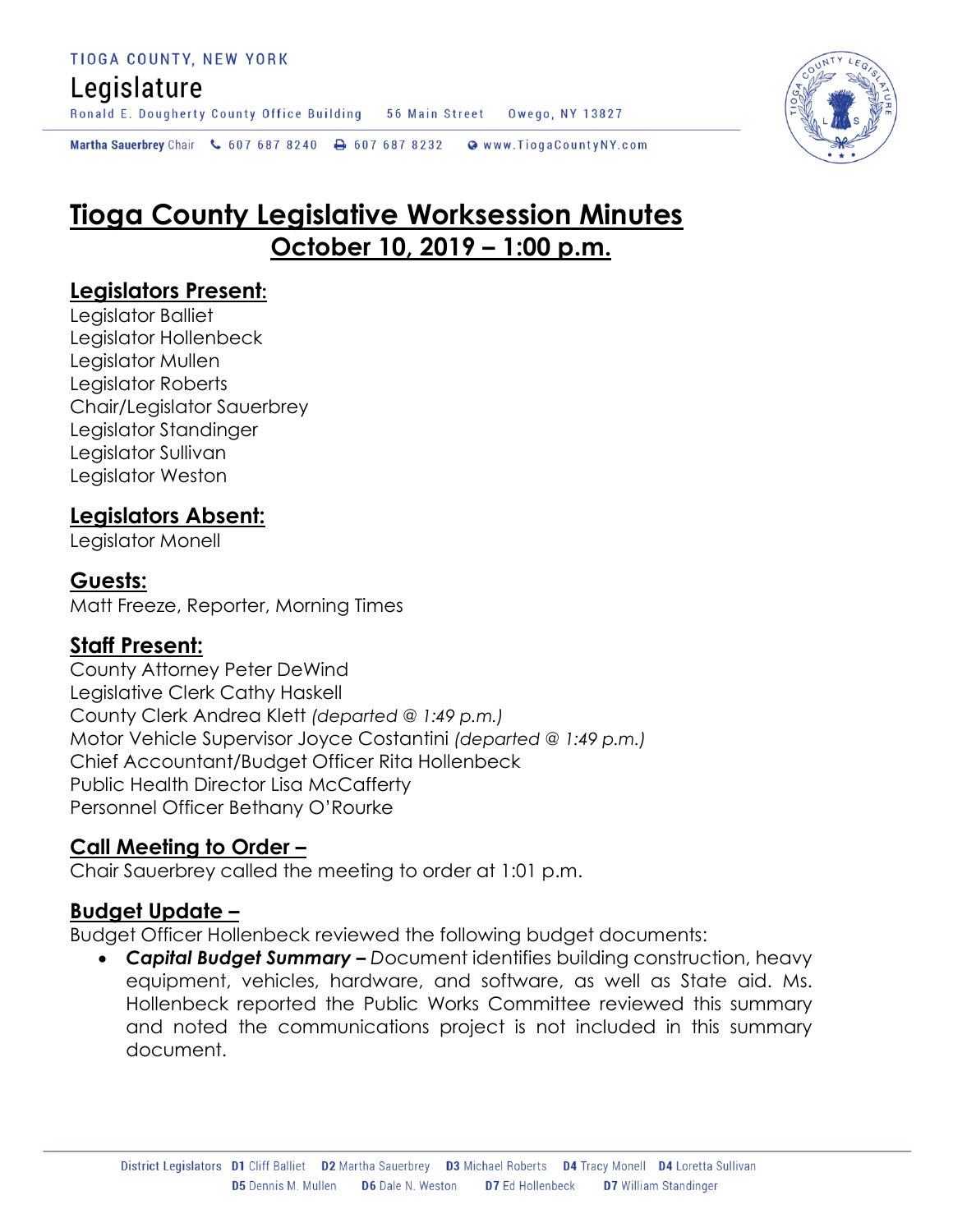

In regards to the Communications Project, Chair Sauerbrey reported the Legislature is aware of the original estimated cost of \$12 million dollars. Chair Sauerbrey concurred this project is not identified in the capital plan at this time. Chair Sauerbrey reported following the initial discussion, it has come to the County's attention that there are NYS targeted grants the County is eligible to apply for this year for \$6 million dollars with awarding of funds to occur in 2020. In 2020, Chair Sauerbrey reported there would be another similar NYS targeted grant opportunity for an additional \$6 million dollars. Therefore, it is possible the County could get a significant portion of this project paid for through these grants.

Ms. Hollenbeck reported this project would need to be included in the 5-Year Capital Plan and offer the following options for inclusion in the 2020 budget:

- 1. Prior to receiving the grant, the County could appropriate \$6 million dollars out of the capital fund with offsetting State Aid anticipated grants for inclusion in the 2020 budget; or
- 2. Wait to receive the award grant letter and then appropriate the \$6 million dollars to an expense line. Ms. Hollenbeck recommended this option and then follow through with a resolution to accept the grant upon notification.

Legislator Sullivan inquired about the overall totals. Ms. Hollenbeck reported \$1.4 million is the net result local share that is coming out of the capital fund. Ms. Hollenbeck reported \$4 million is the total of all gross expenses and the \$2.7 million is the total revenue that offsets the expenses.

Ms. Hollenbeck reported some items would not be expensed in 2020, as funds are being set aside in the reserve accounts noting the voting machines as an example.

Legislator Standinger inquired about the \$75,000 DSS vehicle line and the State reimbursement of 75%. Ms. Hollenbeck reported the State's reimbursement is 75% noting there are four vehicles for DSS and one vehicle for Public Health.

On a straw poll vote, Legislators Balliet, Roberts, Standinger, Weston, Mullen, Hollenbeck, Sullivan, and Sauerbrey were in favor of moving forward with the capital budget as presented with Legislator Monell being absent.

*Fringe Benefit Estimates* – Document is a point of information, as the County does not really have any control over these numbers. Ms. Hollenbeck reported this document includes a summary page, as well as individual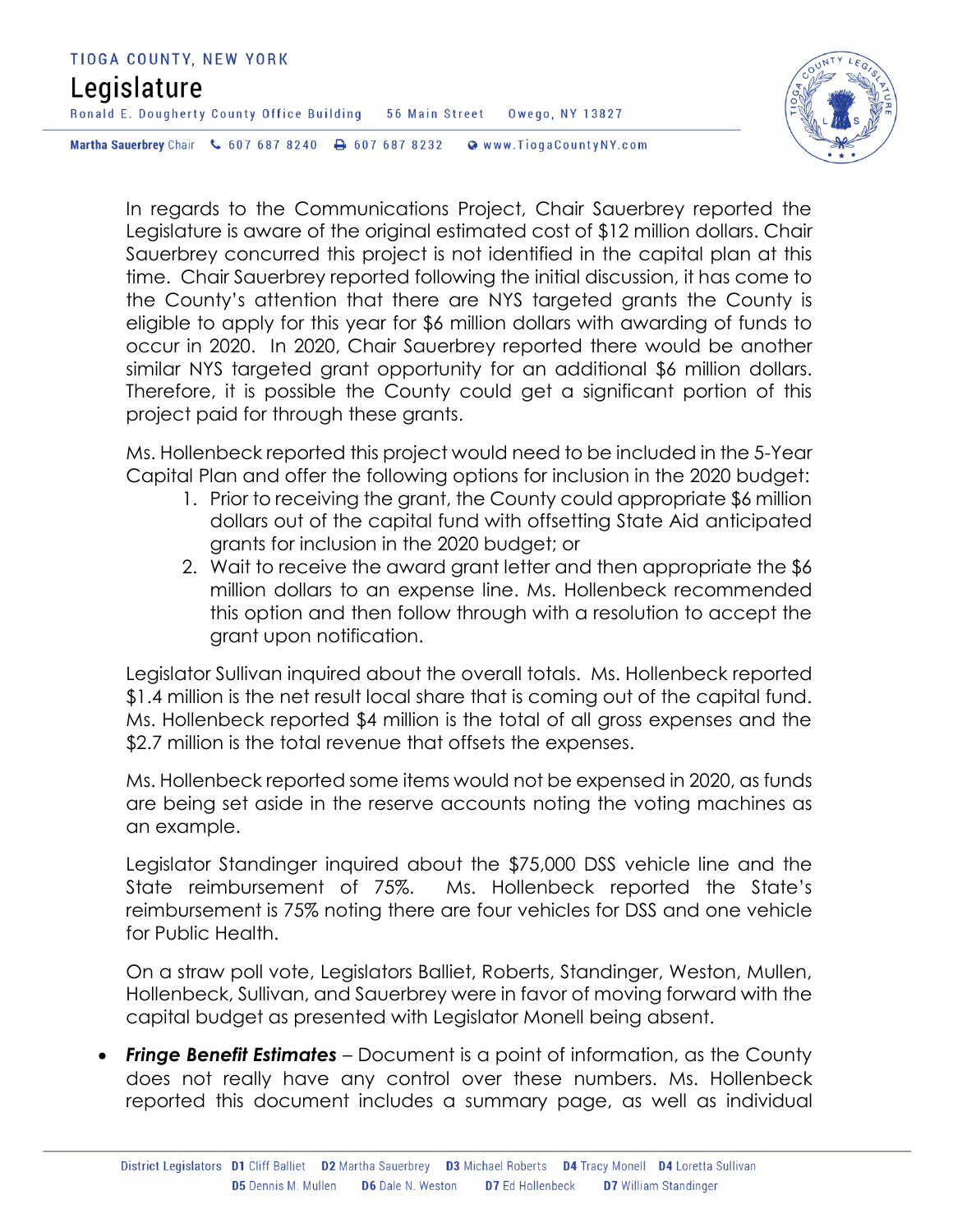

pages representing each of the fringe benefit categories, with the exception of Social Security, Life Insurance, and Unemployment. Ms. Hollenbeck reported Social Security fringe is 7.65% of the total salary and the life insurance and unemployment are not subject to big rate fluctuations resulting in overall significant costs.

- o **NYS Retirement –** Ms. Hollenbeck previously distributed the retirement bill, rate changes for 2017-2020, and annual cost per employee depending on their Tier.
- o **Workman's Comp –** Ms. Hollenbeck reported this benefit decreased to \$1,411 per employee.
- o **Disability –** Ms. Hollenbeck reported this benefit is approximately \$113.00 per employee/per payroll.
- o **Health Insurance –** Ms. Hollenbeck reported the annual cost ranges from \$7,700 to \$24,000 depending on the Group. For example, the Corrections and Deputies family coverage is an approximate \$24,600 cost to the County. The Non-Union and CSEA family coverage is an approximate \$18,800 cost to the County and the individual coverage is an approximate cost of \$7,000. Ms. Hollenbeck reported these costs are just for the premiums. The total net cost for the health insurance, including retirees, is approximately \$7.9 million dollars after the employee and retiree contributions. In regards to HRA, the utilization rate is running lower than in the past, therefore the total HRA rate per payroll dropped from \$80/\$160 depending on individual or family coverage to \$76/\$152. Ms. Hollenbeck reported this document also represents the history of the HRA deductible (\$2600/\$5200) that the County is still sponsoring 100%. Ms. Hollenbeck reported the maximum amount the County could be liable for is \$1.1 million if all employees were to meet their HRA deductible.
- o **Medicare –** Ms. Hollenbeck reported the County previously capped this benefit at \$115 and, currently, paid for approximately 188 retirees or active employees who are 65 or older.

Ms. Hollenbeck reported all of these fringe benefits are included under the County's health insurance umbrella.

Overall, Ms. Hollenbeck reported there is a \$250,000 increase over the prior year, which equates to a 1.19% increase for total fringe benefits.

 *2020 Staff Requests:* Ms. Hollenbeck reported decisions have been made on some requests, however, addressed the following outstanding requests: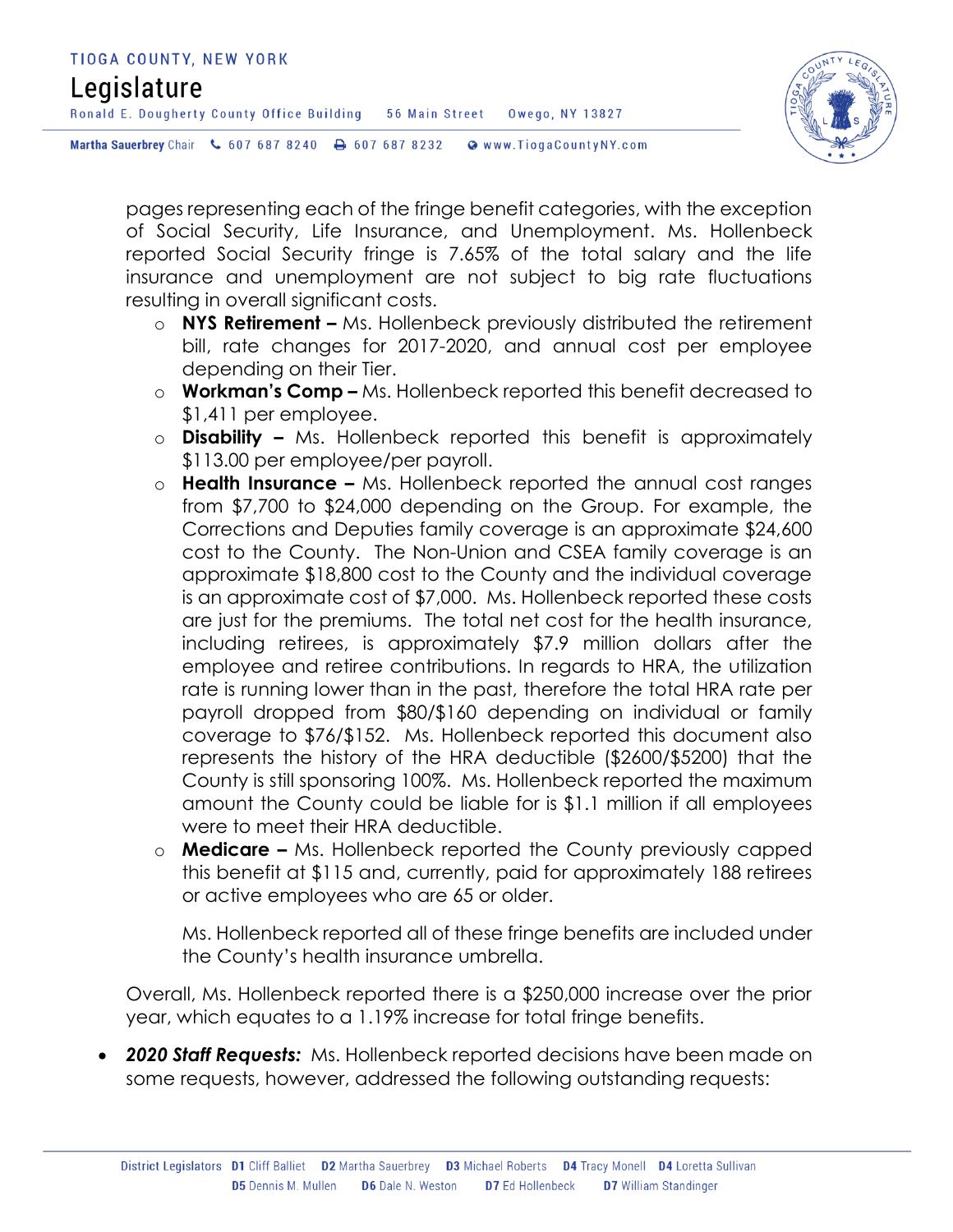

o **Board of Elections –** Ms. Hollenbeck reported she does not have the information for the four Board of Elections positions; two Commissioners and two Deputy Commissioners. Currently, these four positions have been added to the 2020 budget with the across the board non-union salary increase of 2.5%.

Legislator Balliet reported discussion occurred at this week's Administrative Services Committee regarding the proposed 6% salary increase for the Commissioners and Deputy Commissioners.

In regards to the Commissioners and Deputy Commissioners, Legislator Sullivan reported the Committee was unable to make a decision based on many unanswered questions.

Legislator Standinger reported the Committee further discussed the proposed hourly increase to \$20.00 for the two voting machine technicians.

Ms. Hollenbeck reported she was aware of the possibility of proposing more than the approved 2.5% non-union salary increase for the Commissioners and Deputy Commissioners, however, was unaware of the voting machine technician proposal.

Legislator Balliet reported the justification for the 6% proposed salary increase for the Commissioners and Deputy Commissioners is the need to develop capabilities above their current technical activities and the need for a higher level of expertise to perform the job, as well as the additional requirements for early voting and implementation of the new poll books.

Legislator Sullivan reported she is of the opinion that technology is ever changing and all employees at some point in their careers will need to adapt to new technology. Legislator Sullivan reported the Board of Elections changed from lever voting machines to the current voting machines, which was a significant change without additional compensation. Legislator Sullivan reported she does not believe the justification provided warrants the increased salary requested. However, Legislator Sullivan inquired as to whether the Commissioners and Deputy Commissioners compensation is commensurate with other surrounding counties. Chair Sauerbrey reported the challenge is every county is different and Legislator Balliet concurred stating that in some counties the Commissioners are not working every day whereas other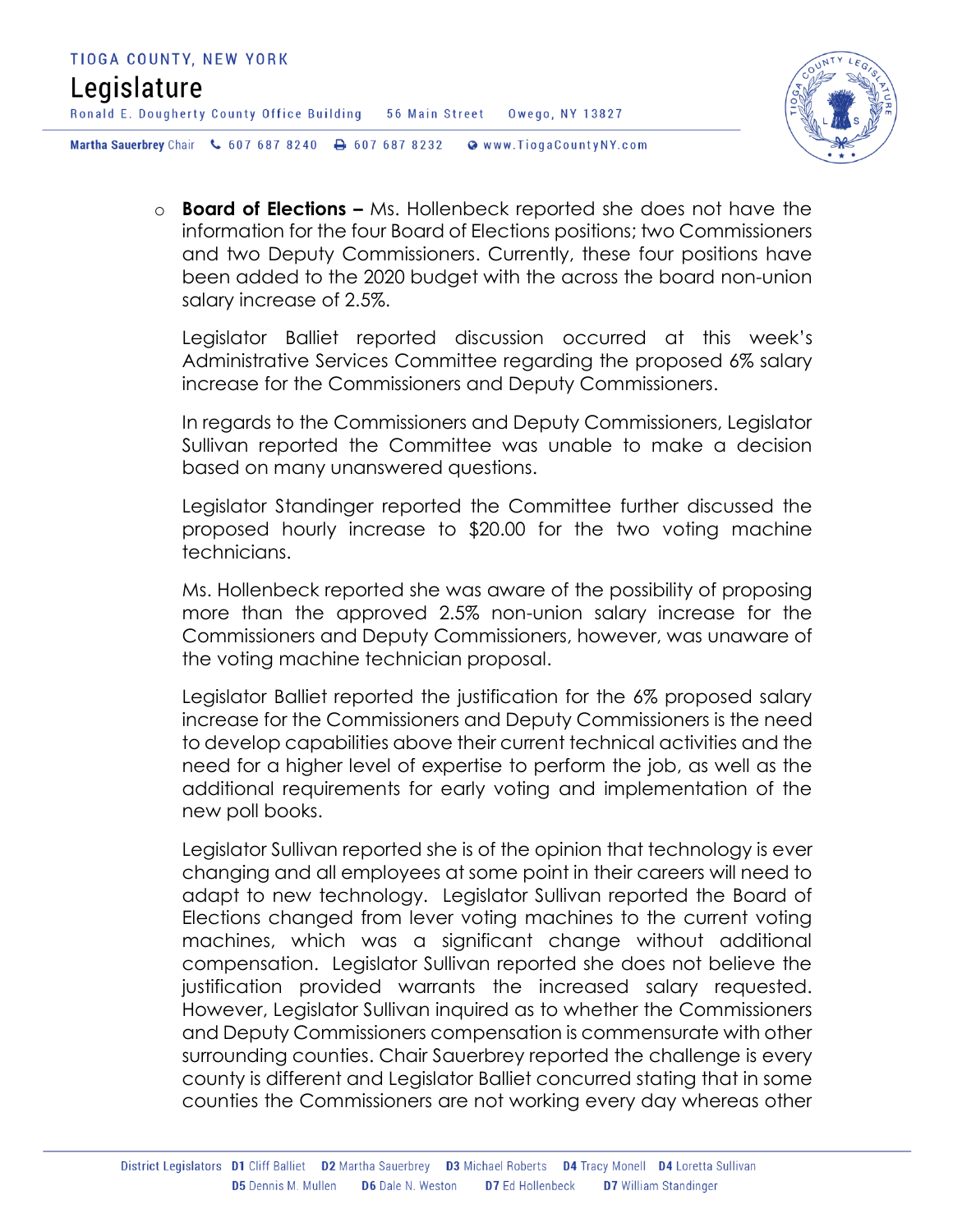

counties such as Tioga County they are working five days per week. Legislator Balliet reported in order to gather the data it will require a study of every county to include the numbers of hours worked, etc.

Legislator Mullen reported the County is limited to what we can do with the Board of Elections, with the exception of setting their salaries. Legislator Mullen suggested a desk audit to determine what is required with increased workload, training, poll books, early voting, etc.

Personnel Officer O'Rourke reported she does not believe a desk audit would be the appropriate avenue, as they are not currently working out of title, there is no job description, and these are political appointments. Ms. O'Rourke reported it would be difficult to compare these positions to other positions in the County.

Legislator Balliet reported these non-union positions are not eligible for comp time for working over the County's 35-hour workweek.

Legislators expressed concern with the proposed 6% salary increase.

Ms. Hollenbeck recommended pursuing the proposed non-union 2.5% salary increase until additional information is obtained and a definite Legislative decision is made.

Legislators Mullen and Sullivan reported they are in favor of the proposed hourly salary increase to \$20.00 for the voting machine technicians.

Legislator Roberts reported this discussion should revert to the Administrative Services Committee for additional discussion and then proceed with a recommendation to the Legislature.

On a straw poll vote, Legislators Balliet, Standinger, Weston, Mullen, Hollenbeck, Sullivan, and Sauerbrey, were in favor of approving the proposed salary increase of \$20.00 per hour for the two voting machine technicians with Legislator Roberts not in favor and Legislator Monell being absent.

**ACTION: Personnel will draft a resolution as part of the year-end staff changes to present to the Legislature at the December Legislature meeting.**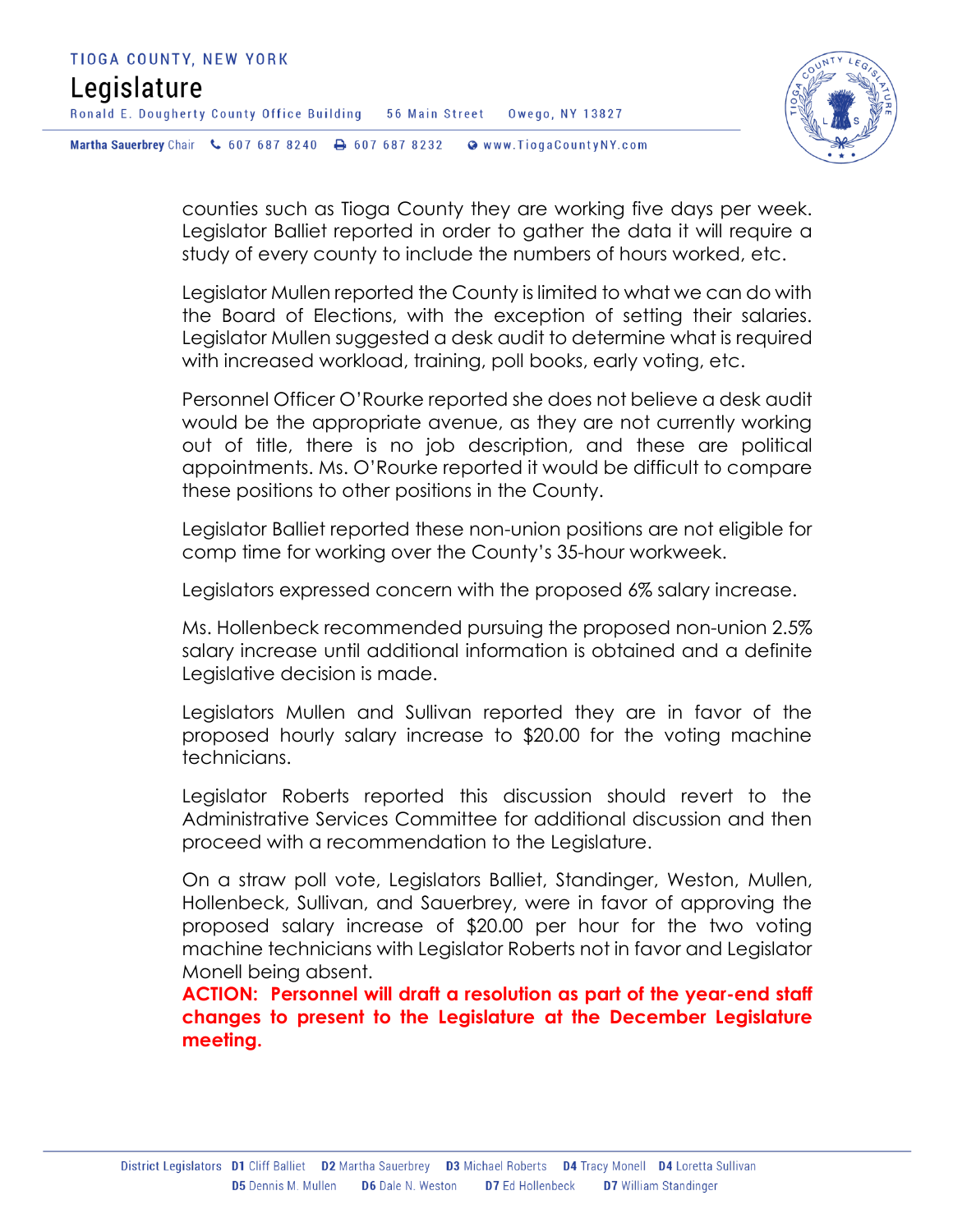

On a straw poll vote, Legislators Balliet, Roberts, Standinger, Weston, Mullen, Hollenbeck, Sullivan, and Sauerbrey were not in favor of approving the proposed 6% salary increase for the Commissioners and Deputy Commissioners at this time to allow for additional discussion and information gathering in the Administrative Services Committee and recommendation to the Legislature with Legislator Monell being absent.

o **County Clerk/DMV -** Ms. Hollenbeck reported County Clerk Klett submitted clarification regarding the position request. Ms. Hollenbeck reported the County Clerk would like to create a Principal Motor Vehicle Examiner position, abolish the part-time position and create a new full-time position, and unfund the current Senior Motor Vehicle Examiner position. Ms. Hollenbeck reported the total cost to the County's local share is \$44,000 gross. In addition, the DMV is a revenue producing Department and anticipates a low-end estimate of \$24,000 for an actual net cost of \$20,000.

County Clerk Klett reaffirmed the \$24,000 revenue was a low-end estimate prior to the recent dealership arrangement for increased transactions. Ms. Klett reported this amount could easily increase to an estimated \$54,860 annually.

Ms. Hollenbeck reported the County Clerk's revenue figures would need to be increased in their 2020 budget, which has not occurred yet.

In light of the new estimated figures presented today, Ms. Hollenbeck reported this position request would be cost neutral with additional Department revenue.

Legislator Roberts inquired as to why the dealerships are coming to Tioga County and what guarantee they will continue to do so.

Ms. Klett reported Tioga County can offer better turnaround time and customer service. They have been happily satisfied with the service, therefore, are including their other two dealerships.

DMV Supervisor Costantini reported she is of the opinion that if the dealerships discontinue services with Tioga County, DMV can still maintain the positions based on the current business. However, she does not foresee this arrangement changing. Ms. Costantini reported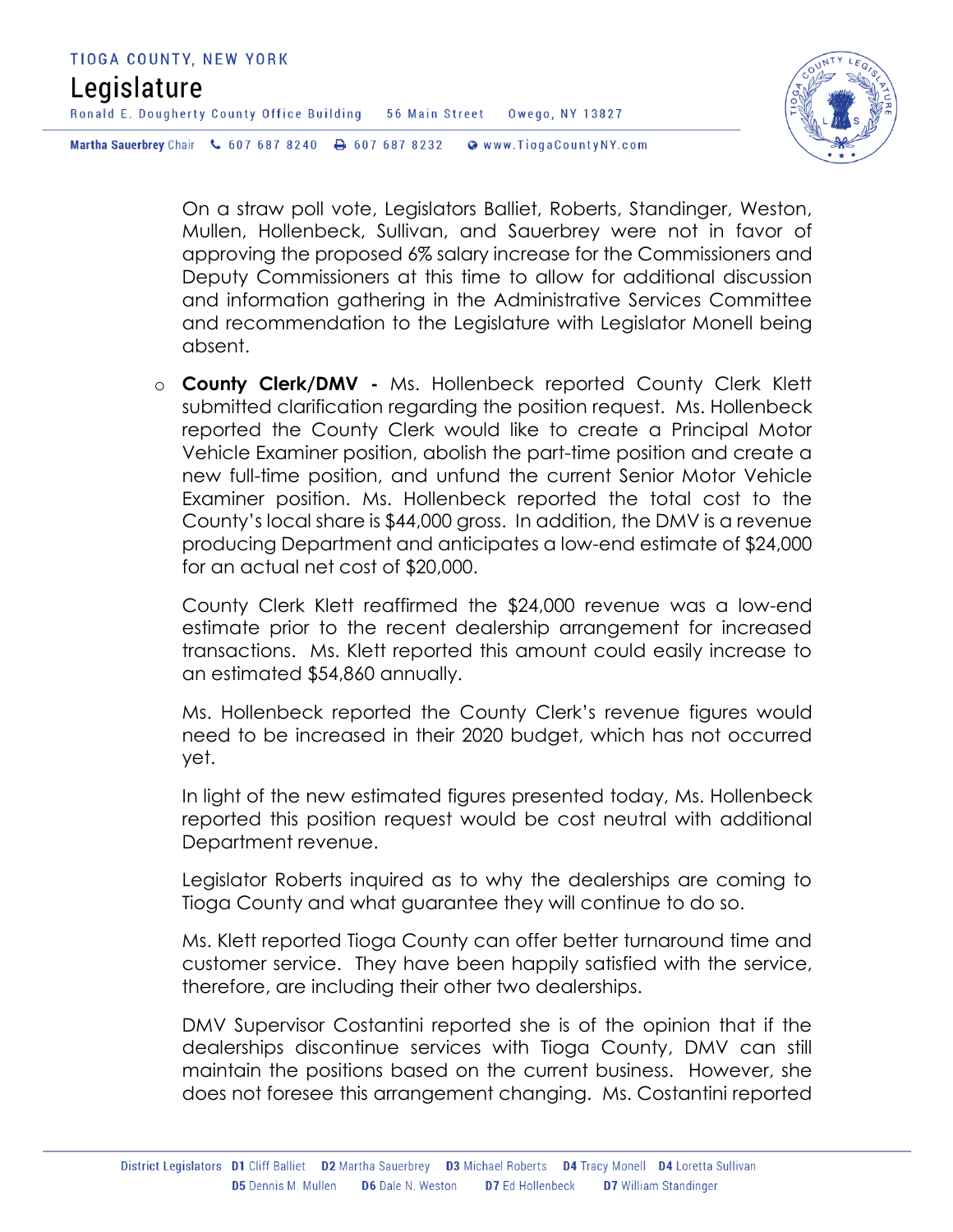Ronald E. Dougherty County Office Building 56 Main Street Owego, NY 13827



Martha Sauerbrey Chair & 607 687 8240 <a>B</a>607 687 8232 <a>B</a>Www.TiogaCountyNY.com

the vehicle sales tax goes to the County the customer resides whereas the 12.7% retention fee goes to the DMV office processing the transaction. Ms. Costantini reported the numbers are based on the 12.7% retention fee and believes DMV can continue to support the positions. Ms. Costantini reported the County does not recoup much of the sales tax paid on a vehicle, as the majority goes to the State.

Legislator Weston suggested opening a window specifically for dealership transactions or individuals who have numerous transactions to expedite processing.

Legislator Mullen reported license renewals require coming to a DMV office to get a new photo. In addition, this is the same requirement for all upgrades to Real ID or Enhanced Licenses, therefore, increased customer traffic anticipated.

Legislator Weston reported he supports the proposed position requests providing DMV is willing to designate a window specifically for the customers with numerous transactions; even if this is limited to just a day or two a week.

On a straw poll vote, Legislators Balliet, Roberts, Standinger, Weston, Mullen, Hollenbeck, Sullivan, and Sauerbrey were in favor of creating a new Principal Motor Vehicle Examiner position, abolishing the parttime position and creating a new full-time position, and unfunding the current Senior Motor Vehicle Examiner position with Legislator Monell being absent.

o **Public Health –** Ms. Hollenbeck reported Public Health submitted clarification on their reclassification of two positions, maintaining one unfunded position, and creating two full-time and one part-time positions in place of contractual employees. Ms. Hollenbeck reported their contracted services line will decrease and employee headcount will increase, however, noting the net result is a gain for the Public Health's budget. Ms. Hollenbeck reported the net local share savings could be higher than noted, as she has not computed the State Aid for these positions. State Aid based on activity and an actual number is unknown at this time.

On a straw poll vote, Legislators Balliet, Roberts, Standinger, Weston, Mullen, Hollenbeck, Sullivan, and Sauerbrey were in favor of the two proposed positions with Legislator Monell being absent.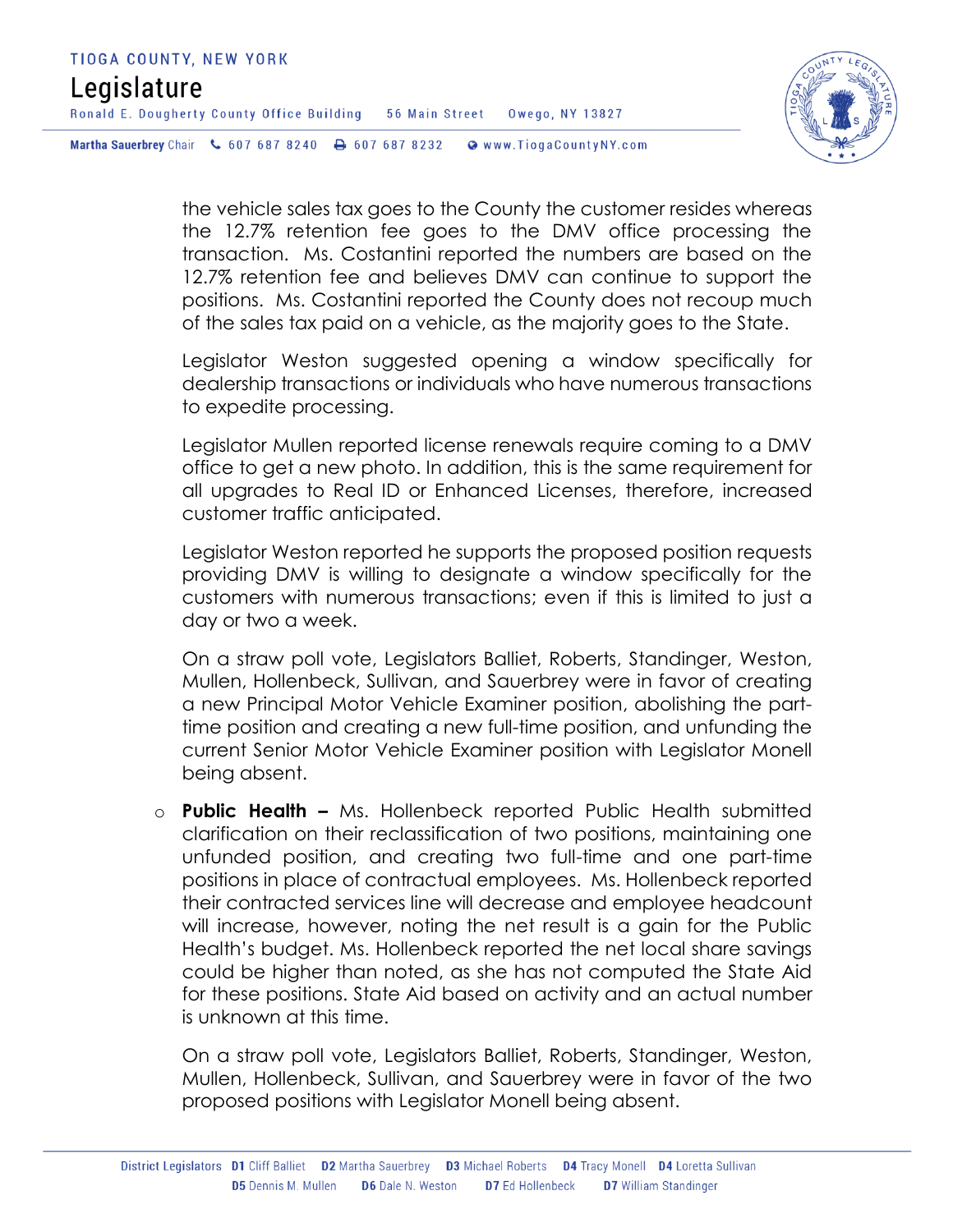Ronald E. Dougherty County Office Building 56 Main Street Owego, NY 13827



Martha Sauerbrey Chair & 607 687 8240 A 607 687 8232 @ www.TiogaCountyNY.com

o **Veterans –** Ms. Hollenbeck reported the proposed request is changing a part-time position to full-time. Ms. Hollenbeck reported she is unaware of any offsetting revenue for this position, therefore, all local share.

At this time, there was no committee support to move this proposal forward, therefore, the Director of Veterans Service will remain a parttime position.

 *Budget Summary -* Ms. Hollenbeck reported this document represents additional information from 2015 – 2020 for expenditures and revenues. Ms. Hollenbeck reported this is a worst-case budget summary scenario.

Ms. Hollenbeck addressed the following key points:

- 1. **2020 Budget –** Additional line item for potential contractual increase on Corrections. Salary increases included for all positions requested is approximately \$160,000. Of this amount, \$77,000 is the approximate range with the other across the board increases of CSEA, non-union, and Sheriff for Corrections. Ms. Hollenbeck noted the 2020 budget does not represent the increased revenue for County Clerk, based on the new figures presented today.
- 2. **Tax Cap -** The tax cap is based on the formula to stay within the allotted 2%, which did not change. Ms. Hollenbeck reported this only changed the amount of the appropriated fund balance. Ms. Hollenbeck reported the appropriations are \$1.3 million from the General Fund and \$1.4 million from the Capital Fund.
- 3. **Liability Insurance, County Roads, and Road Machinery** are not selfsustaining, therefore, funded through the General Fund over and above any revenue received.
- 4. **Significant increase from 2019 to 2020 budget** Ms. Hollenbeck reported the increases were primarily in the Capital and General Funds. Ms. Hollenbeck reported most of the increase is to support salaries.
- 5. **Sales Tax**  Ms. Hollenbeck reported she conservatively increased the sales tax based on recent trend. In 2017 and 2018, the County contributed to the General Fund based on increased sales tax.
- 6. **Fund Balance –** Ms. Hollenbeck reported she is projecting \$18 million in the General Fund Balance for year-end 2019 and \$2.7 million in the Capital Fund. Ms. Hollenbeck reported for the 2020 proposed budget, the Fund Balance for the General Operating Fund would decrease to \$17 million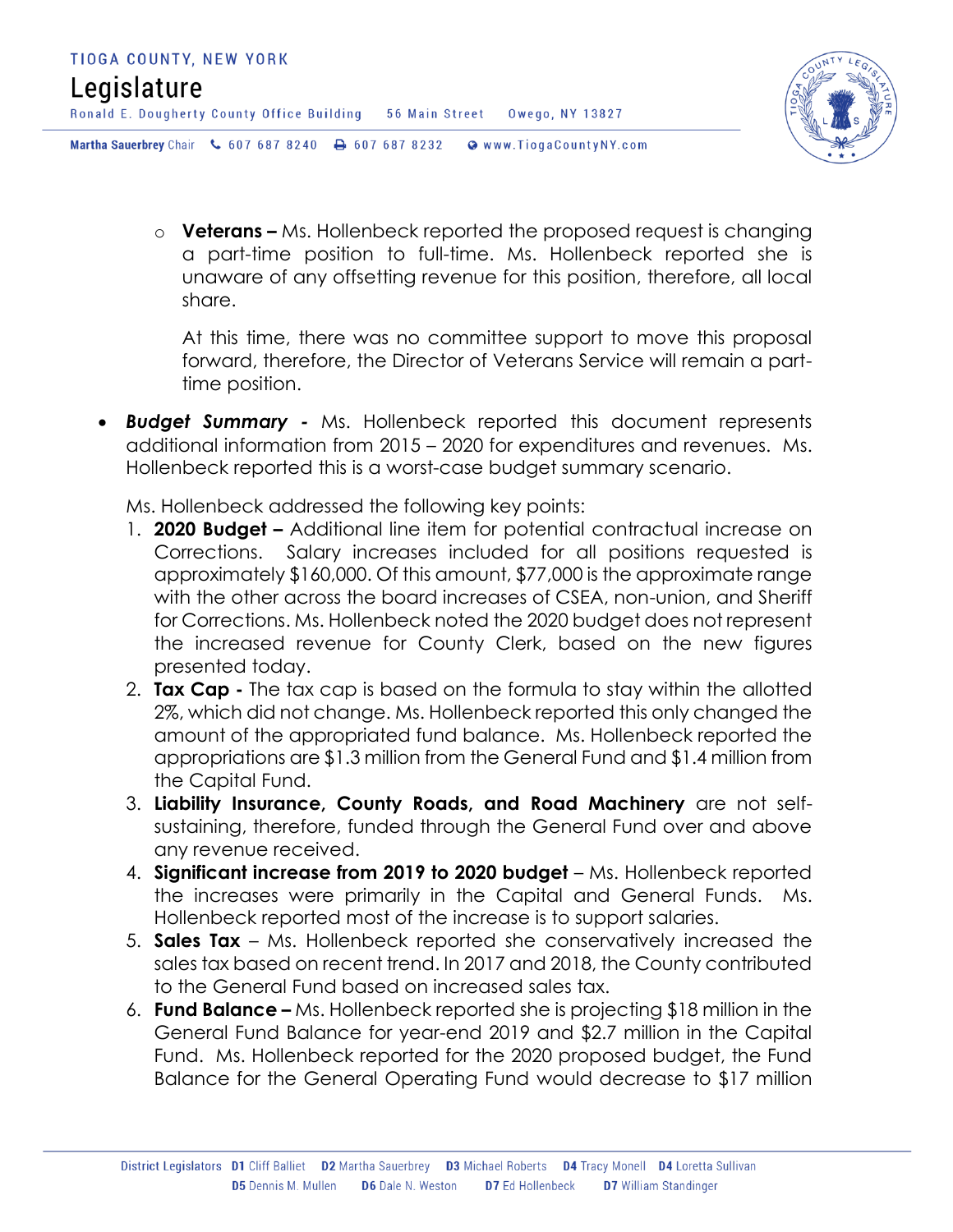Ronald E. Dougherty County Office Building 56 Main Street Owego, NY 13827

Martha Sauerbrey Chair & 607 687 8240 <a>B</a>607 687 8232 <a>B</a>Www.TiogaCountyNY.com

and \$1.3 million in the Capital Fund, which does not include the reserve accounts.

#### **Approval of Worksession Minutes – September 19, 2019 -**

Legislator Sullivan motioned to approve the September 19, 2019 Legislative Worksession minutes as written, seconded by Legislator Hollenbeck with Legislators Balliet, Hollenbeck, Mullen, Roberts, Sauerbrey, Standinger, Sullivan, and Weston voting yes with Legislator Monell being absent. Motion carried.

#### **Action Items -**

Currently, there are no action items.

### **Legislative Support – Legislative Clerk Haskell -**

#### *Approval of Legislative Support Committee Minutes – September 5, 2019:*

Legislator Sullivan motioned to approve the September 5, 2019 Legislative Support Committee minutes as written, seconded by Legislator Hollenbeck with Legislators Balliet, Hollenbeck, Mullen, Roberts, Sauerbrey, Standinger, Sullivan, and Weston voting yes with Legislator Monell being absent. Motion carried.

Legislative Clerk Haskell reported the following:

- The October Legislative Meeting is Tuesday, October 15, 2019, at 12:00 p.m. in the Hubbard Auditorium. Finance/Legal Committee will meet at 10:00 a.m. in the Legislative Conference Room.
- Legislator Sullivan will do the prayer, pledge, and start the voting process at the October 15, 2019 Legislature meeting.
- Attended Institute for Advancement training on Ethics for the Public Servant on September 24, 2019.
- Personnel Deputy Legislative Clerk position remains vacant. Initial job posting was exclusively for internal candidates with an application filing deadline of August 16, 2019. Interviews were conducted, position was offered to two candidates who both later declined. Job search was broadened to the public and vacancy was re-posted on the County website, distribution list consisting of towns, villages, schools, libraries, and County departments, as well as a paid advertisement in the local newspaper. Application filing deadline was October 9, 2019. Interviews are currently underway.

#### **Recognition Resolution (1) –**

 *Recognition Resolution Recognizing William E. Caloroso Posthumously –* Chair Sauerbrey will read the recognition resolution at the October 15, 2019 Legislature meeting. Legislator Standinger expressed willingness to deliver the recognition resolution to Mrs. Caloroso.